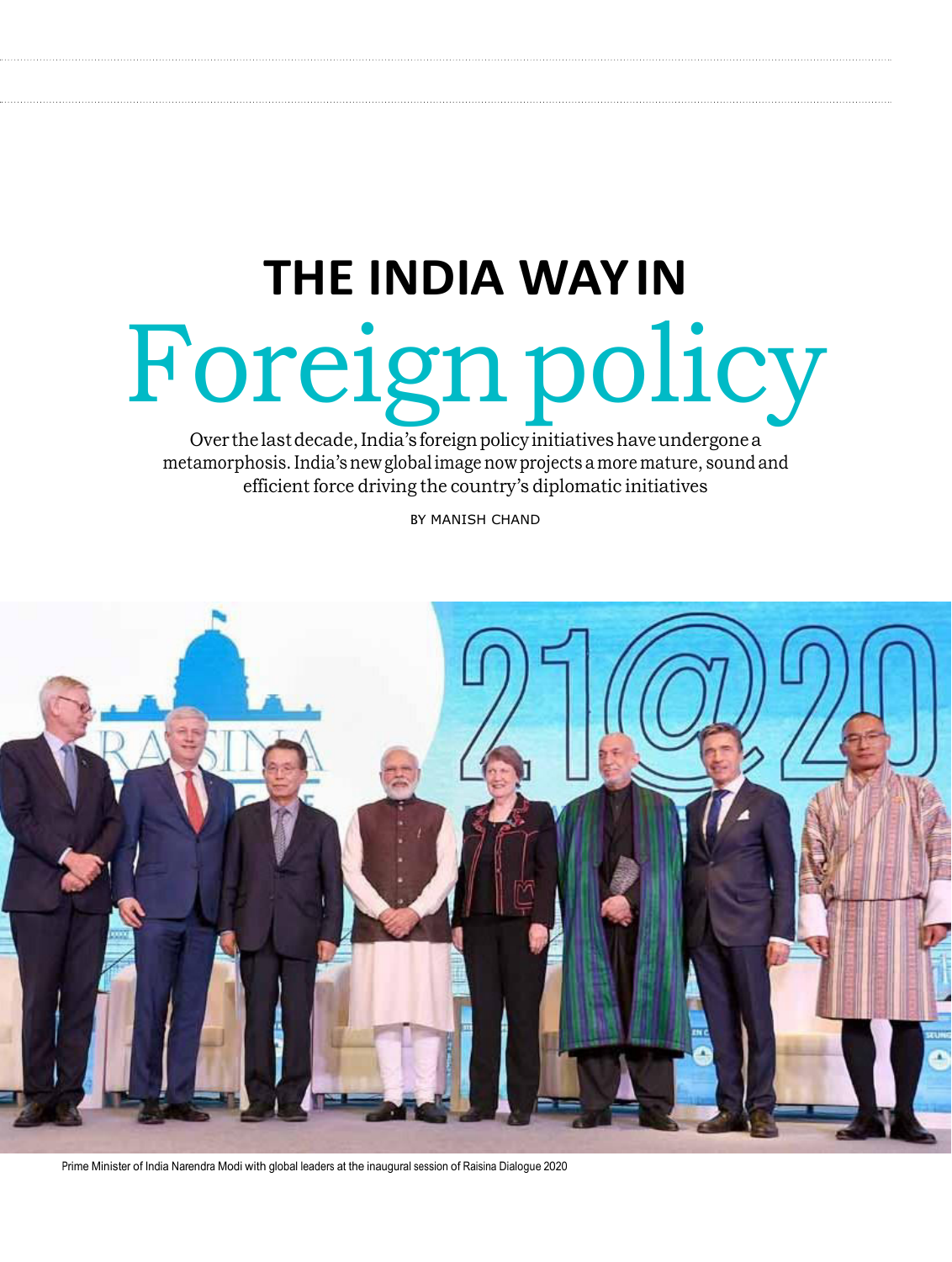

urposeful, pragmatic a<br>
proactive. Shaper, i<br>
an abstainer; stabilis<br>
rather than a disrup<br>
anetsecurity provider<br>
and a dispenser of global good. urposeful, pragmatic and proactive. Shaper, not an abstainer; stabiliser, rather than a disruptor; a net security provider India's foreign policy has found a new vocabulary and framework, as articulated with masterly precision by the country's External Affairs Minister S Jaishankar at the 5th edition of the Raisina Dialogue held in New Delhi in January 2020.

In foreign policy, words matter, and hence this new lexicon of a rising India fittingly encapsulates the current form and trajectory of the country's foreign policy in a world undergoing unprecedented transformation. Purposeful pursuit of national interests, pragmatic issue-based alignments with countries, big and small, and proactive diplomatic outreach have come to characterise and configure India's foreign policy and diplomacy in the 21st century.

## **SHAPER & STABILISER**

A new India is emerging in the second decade of the 21st century, which is proactively shaping the international agenda on a wide array of cross-cutting issues, including climate change, sustainable development, counterterrorism, maritime security and the reconfiguration of global governance architecture.

In a wide-ranging conversation on The India Way at the Raisina Dialogue, Dr Jaishankar illuminated key features of a new foreign policy for a new India. "The India way would betobe more

PM Modi with ministerial delegations from various countries, on the sidelines of the Raisina Dialogue 2020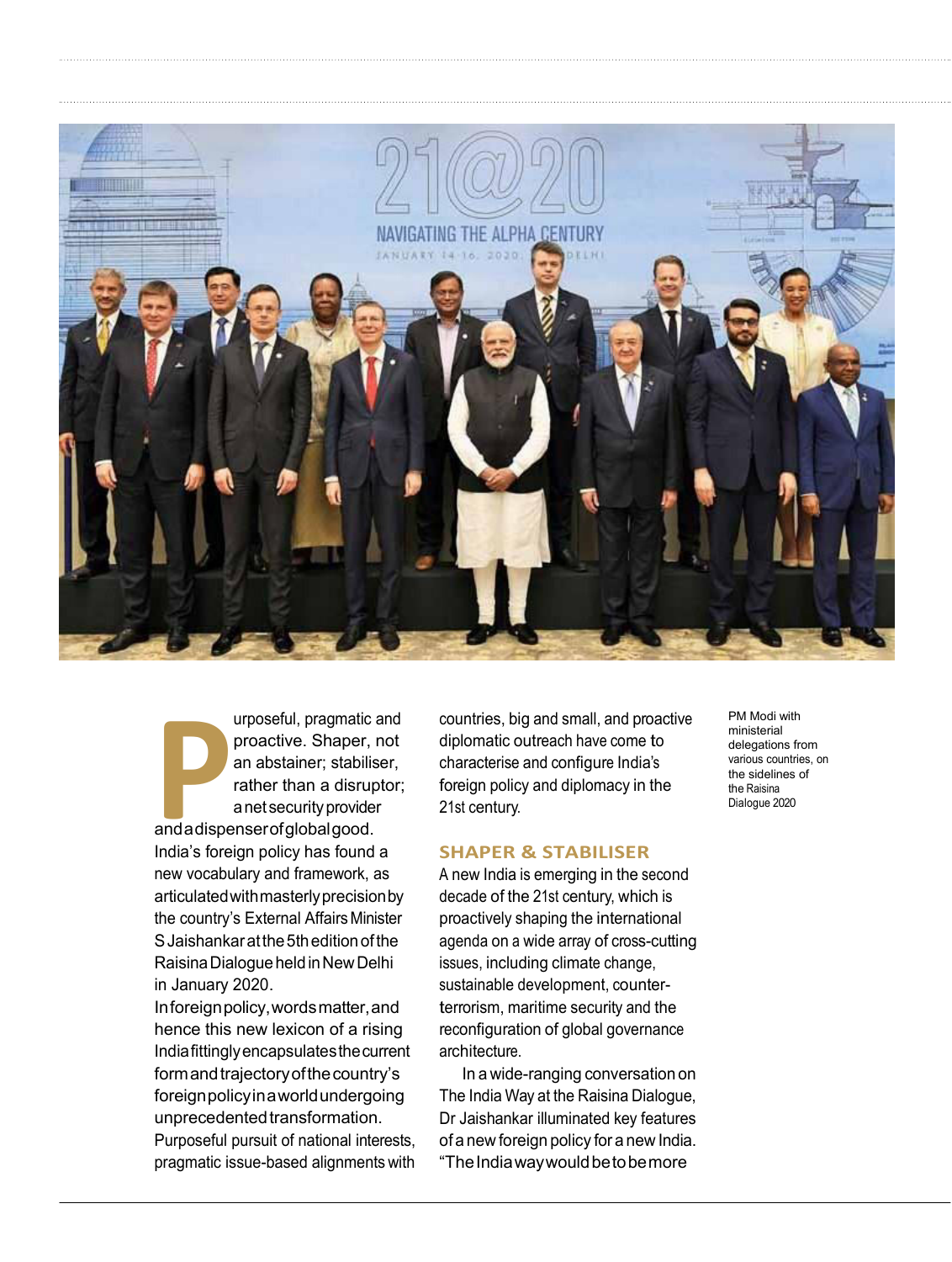

External Affairs Minister of India Dr SJaishankar during a discussion at the Raisina Dialogue  $2020$ 

of a decider or a shaper rather than an abstainer," he said, while stressing that India has made a difference in the last few years on issues like climate change or connectivity. Most important, he fleshed out the kind of power India will bein the next few years. "It is not the India way to be a disruptionist power internationally, we should be a stabilising power. It's also not the India way tobe self-centred and to be mercantilist. The India way would be a country which brings its capacities to bear on the international system for global good," he said.

Driven by the ethos of mutual empowerment, India has shared

funds, technology and expertise with countries in Africa, Asia, Latin America and Eastern Europe. This development cooperation, channelised through Lines of Credit and grants, includes assistance in capacity building, training and enhanced cooperation in education and health. In the spirit of South-South solidarity, India has committed around USD 29 billion in Line of Credit for a host of development projects in 160 countries.

## **Diplomatic Outreach**

As India's global stature rises, the Indian government has also embarked on an unprecedented

In building a New India, the 25-million strong Indian diaspora, spread across different countries and continents, will play an important role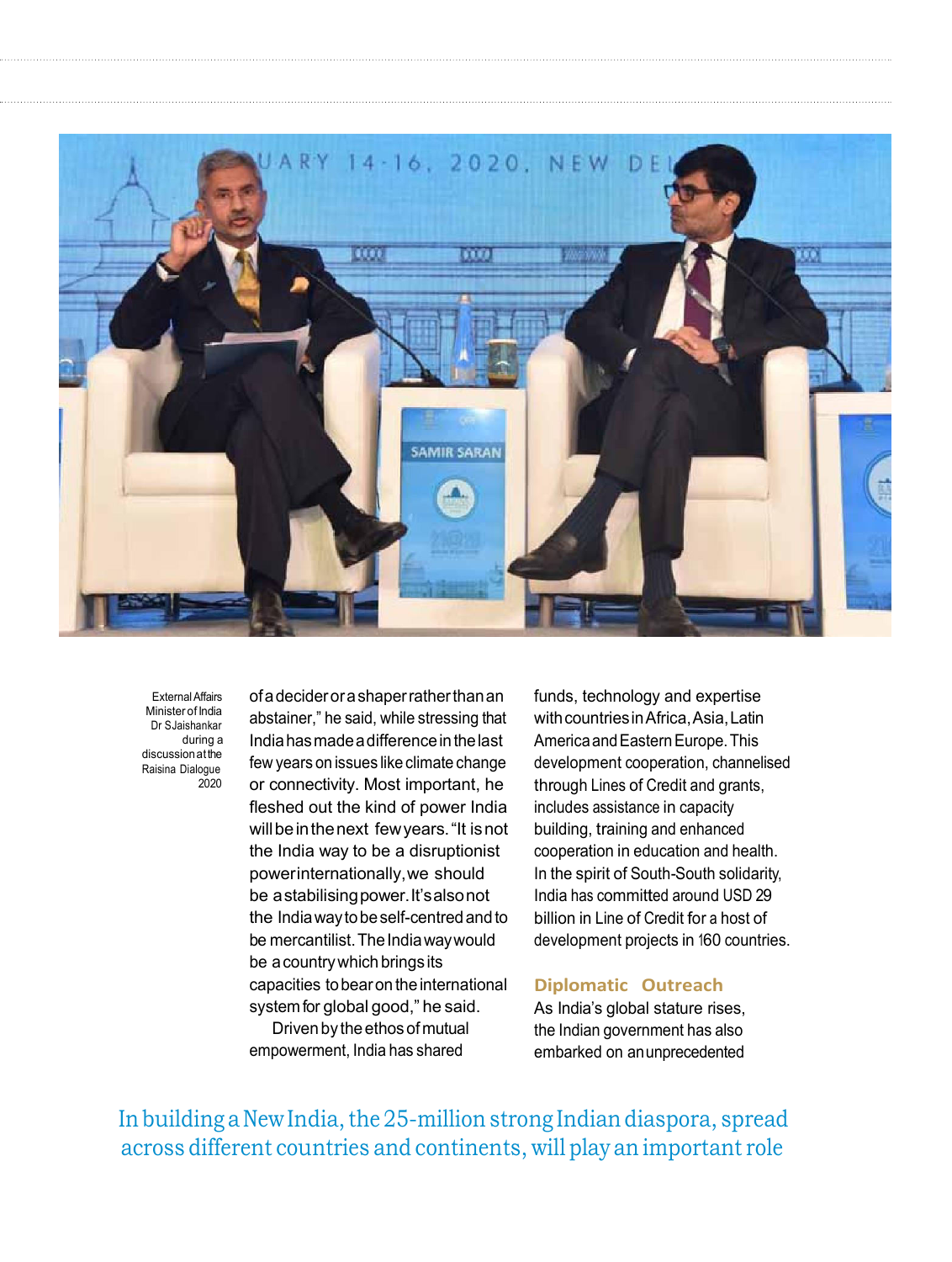diplomatic outreach to mobilise international support for national resurgence. Cutting across hemispheres, the last few years have seen a record number of high-level incoming and outgoing visits at the level of the President, Prime Minister, Vice-President, External Affairs Minister and other ministers. Prime Minister Narendra Modi alone has travelled to over 70 countries in the last six years. In an evolving multipolar world, India has chosen the path of multi-alignment, which entails forging issues-based alignments with like-minded countries and major power centres.

# **Diplomacy for a New India**

What animates this multifarious diplomatic outreach is the mantra of diplomacy for the country's

Driven by the ethos of mutual empowerment, India has shared funds, technology and expertise with countries in Africa, Asia, Latin America and East Europe

development. With the Indian government setting an ambitious target of creating a \$5-trillion economy, the foreign policy is being directed to harness the network of partnerships with all friendly countries to create <sup>a</sup> 'New India' by 2022, the 75th anniversary of India's independence, as promised by PM Modi. Development–focused diplomacy is seen in the interweaving of flagship schemes of national renewal like 'Make in India' 'Smart Cities,' 'Skill India' and 'Stand-up India' with India's diplomatic outreach. Forging robust and sustainable



EAM Dr Jaishankar meets Urmas Reinsalu, minister of foreign affairs of Estonia during the Raisina Dialogue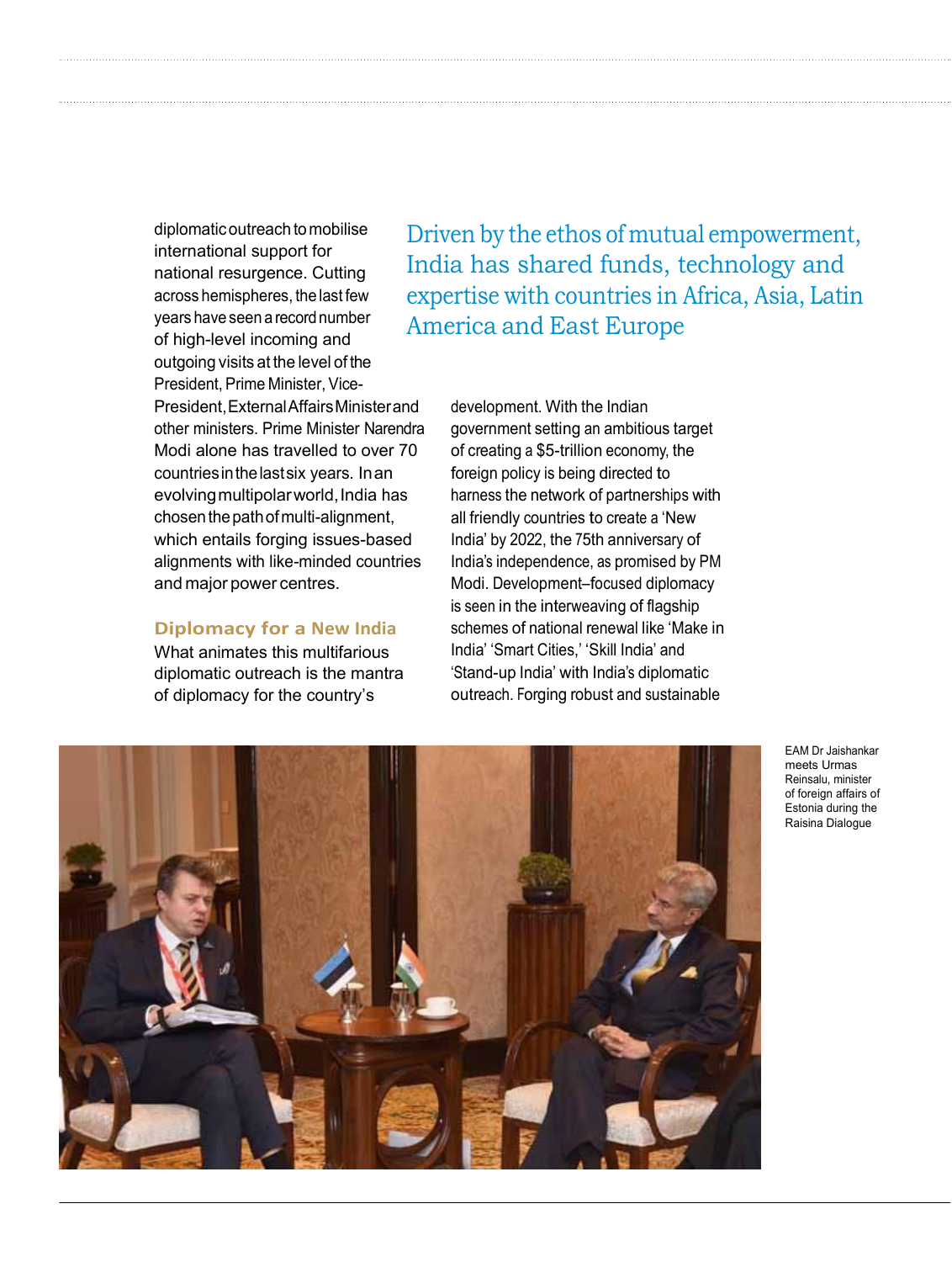partnerships in technology, innovation and start-ups will be crucial to creating a New India, and making India count on the global stage.

# **ShapingGlobalAgenda**

Looking ahead, with its growing global stature and rising expectations the world has of a resurgent India, PM Modi has advocated reformed multilateralism to create <sup>a</sup> new world order that reflects the ongoing shift of power and realities of the 21st century. India has also taken the lead in combating climate change by fulfilling its commitments under the Paris Accord and taking a series of initiatives for promoting a lowcarbon economy. In a recognition

PM Narendra Modi meets Dr Mohammad Javad Zarif, minister of foreign affairs of Iran. on the sidelines of the 2020 Raisina Dialogue



ofNew Delhi's leadership role in this area, more countries are joining the International Solar Alliance that seeks to usher in a white revolution for a clean and green world. India has launched a new international initiative called the Coalition for Disaster Resilient Infrastructure, which is finding greater global support.

### **BRAND INDIA**

In mapping the way ahead, cultural diplomacy and civilisational values will acquire a greater salience in India's foreign policy. Home to all major religions and diverse cultures, the idea of India as a vibrant pluralistic society has struck a chord making the world more amenable to India's aspirations. This